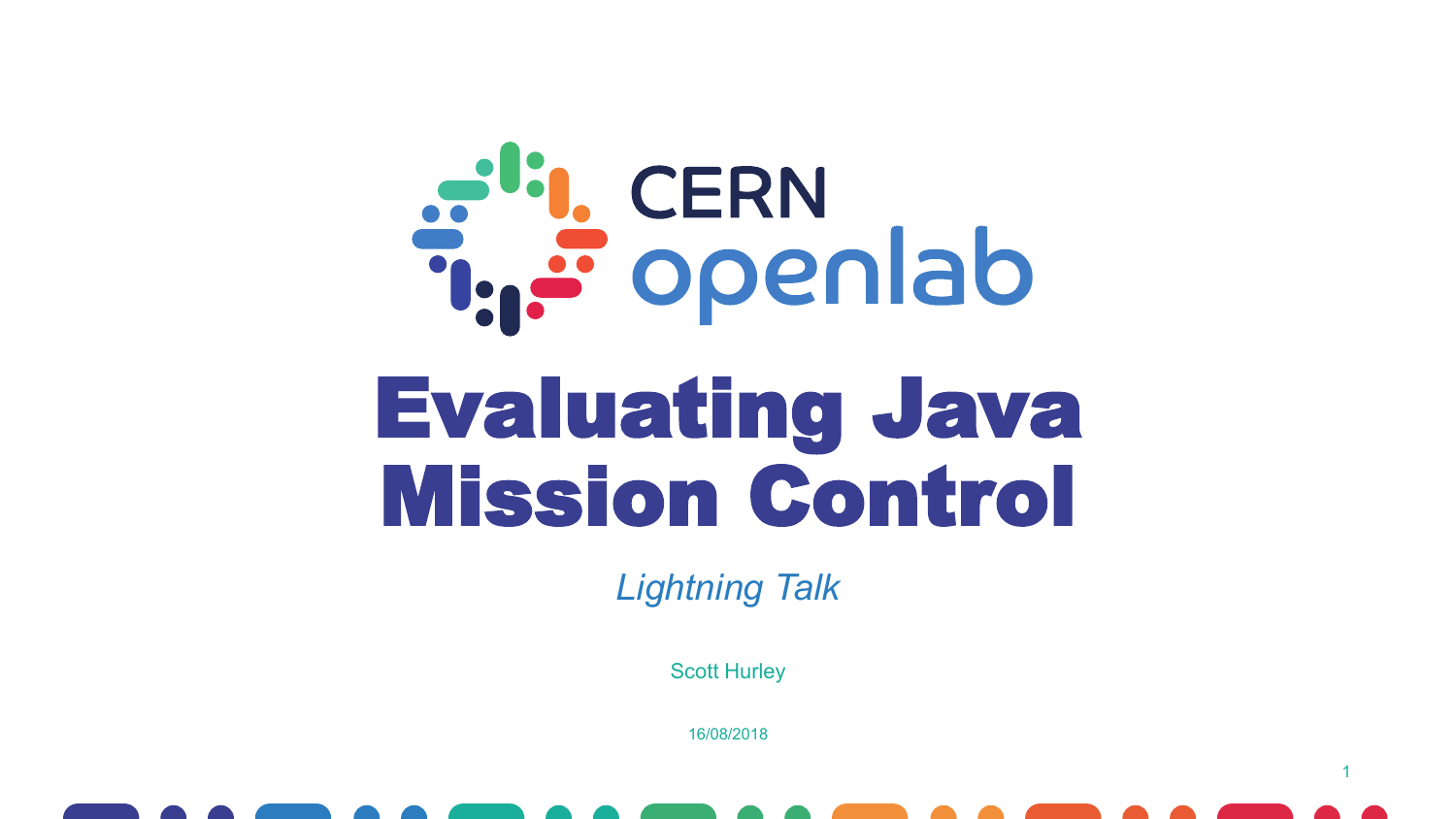#### Introduction

*About Me* 

From Paisley, Scotland Study Computer Science at the University of **Strathclyde** 





…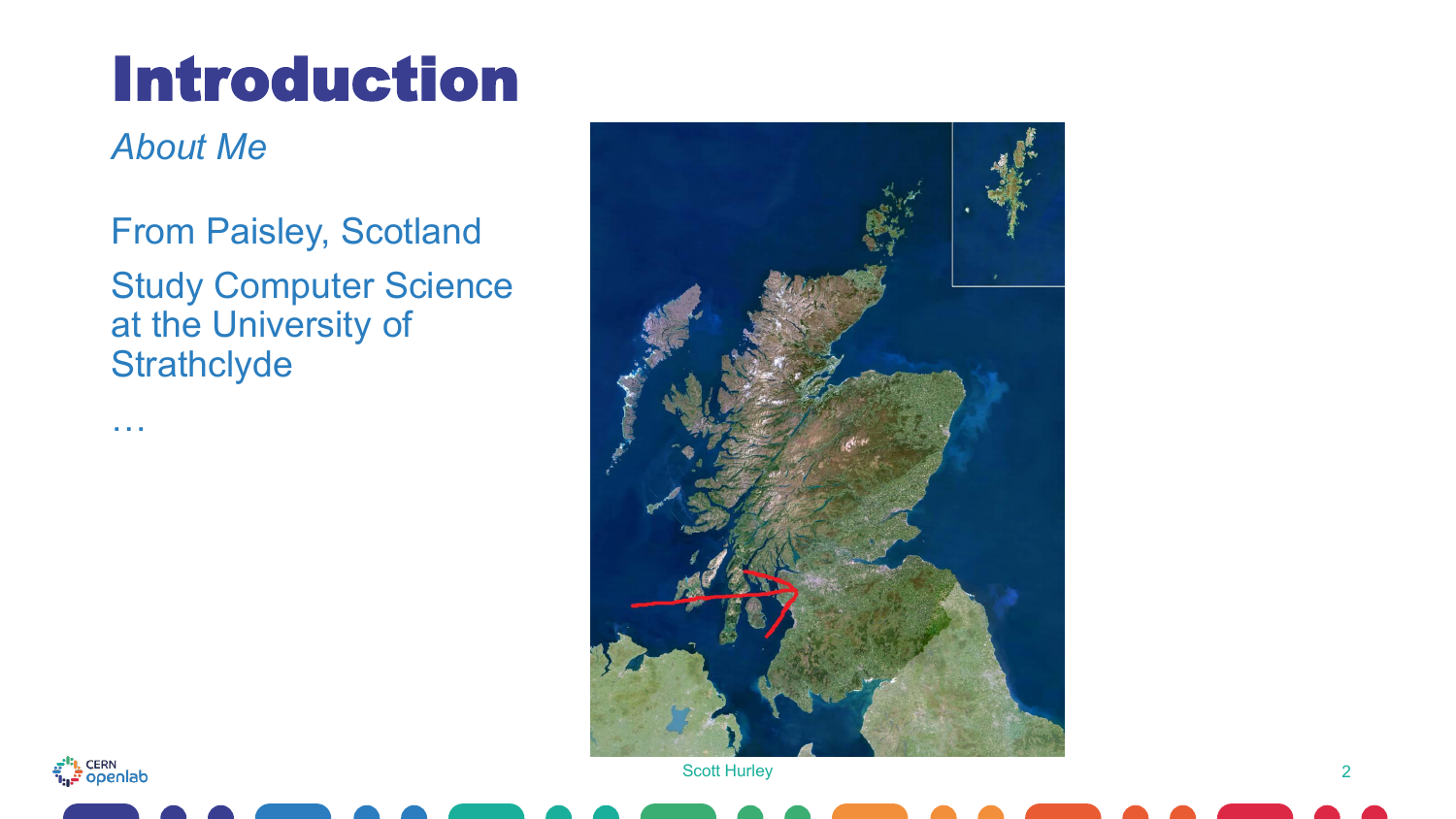

Evaluate Oracle's Java Mission Control and Java Flight Recorder in the context of Databases Applications Services using these technologies:

- Oracle WebLogic
- Apache Tomcat

CERN IT-DB Services consists of 250 Java Servers



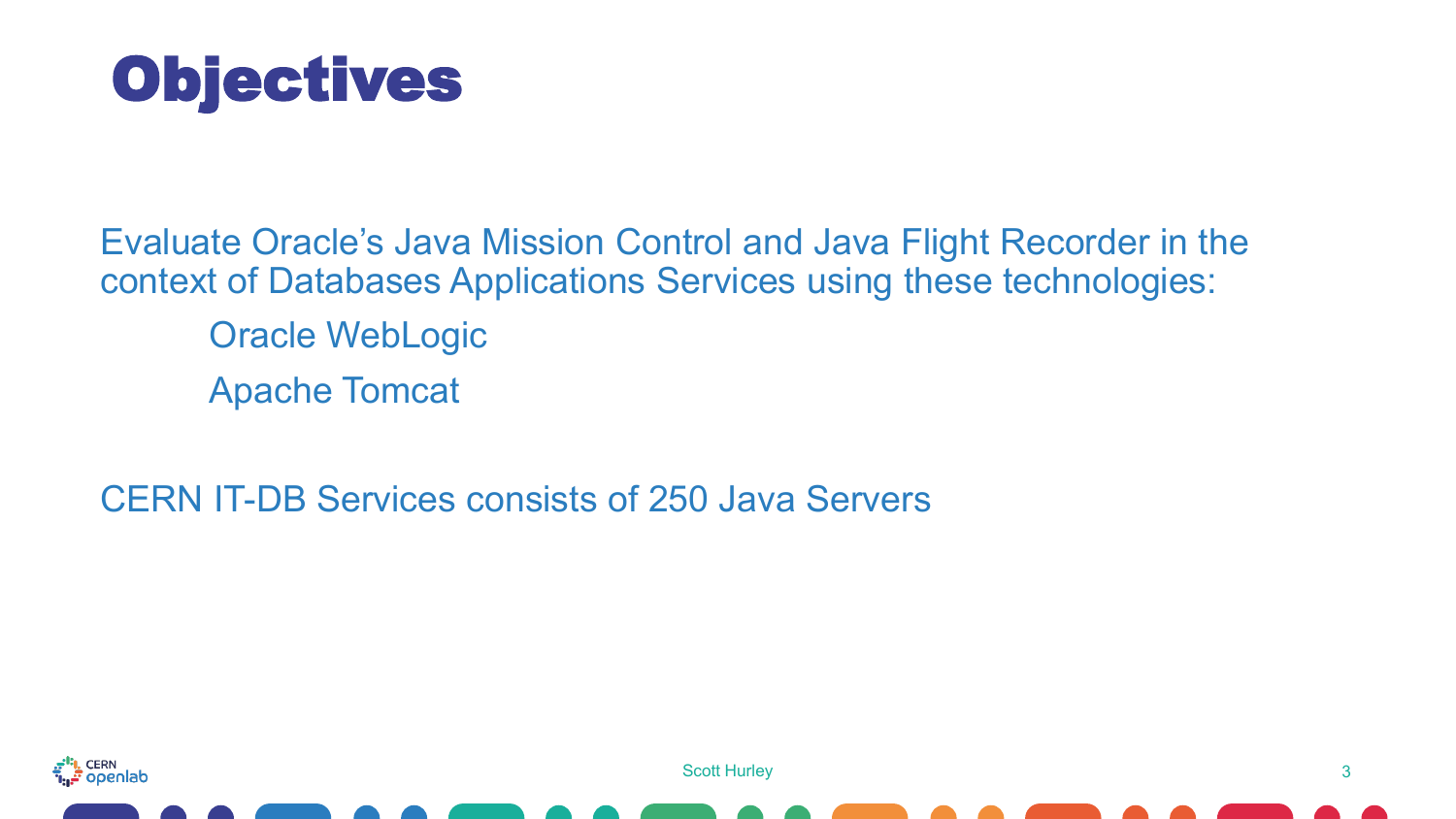### Java Performance App

Uses the Spring framework, a MySQL database and Maven due to popularity within the CERN development community

Demonstrates: Deadlock

**Gridlock** 

Excessive Garbage Collection

Effects of varying thread pool size

Memory leaks

Deployed on tomcat



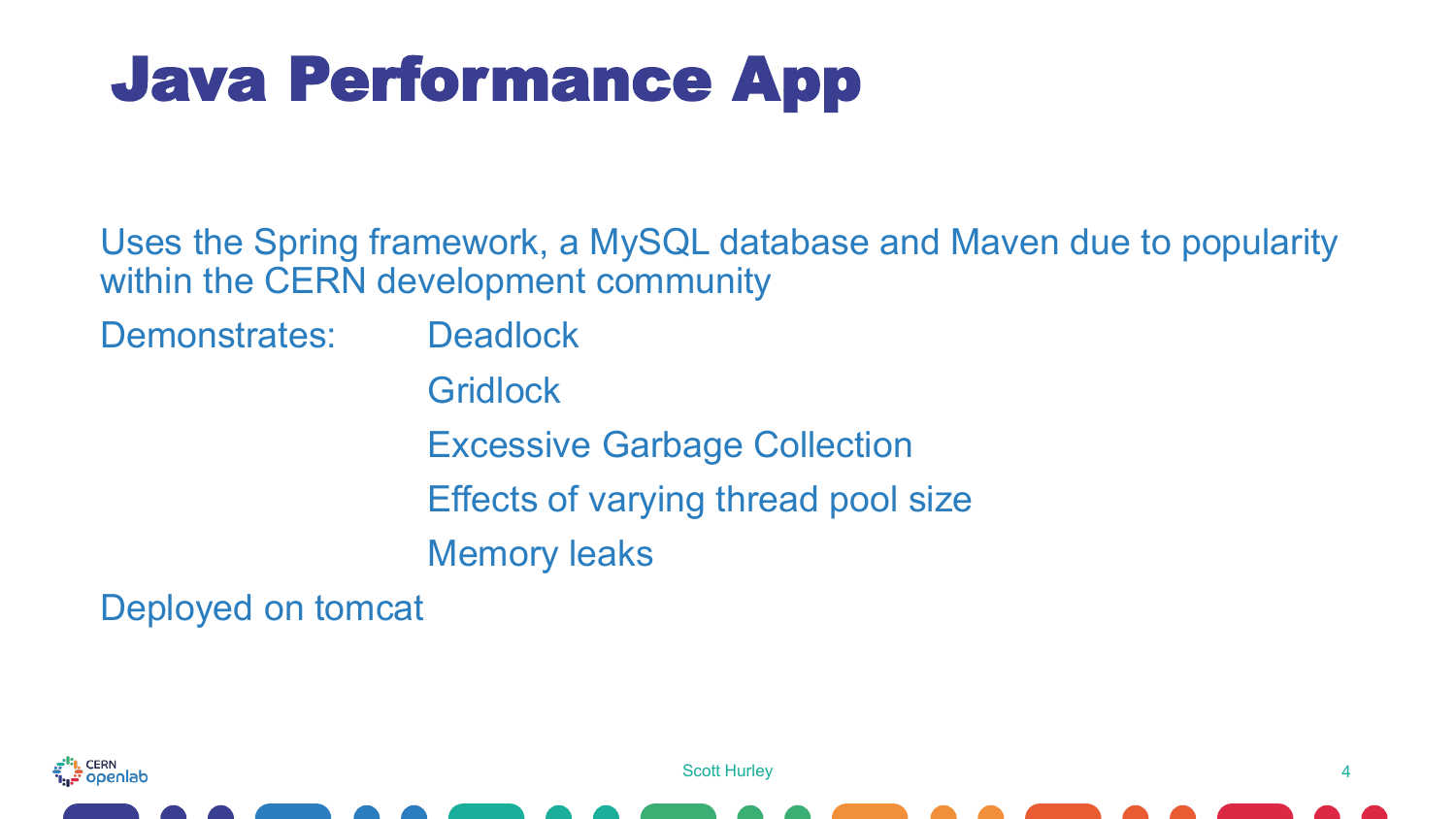#### Why Do We Need Monitoring Tools?

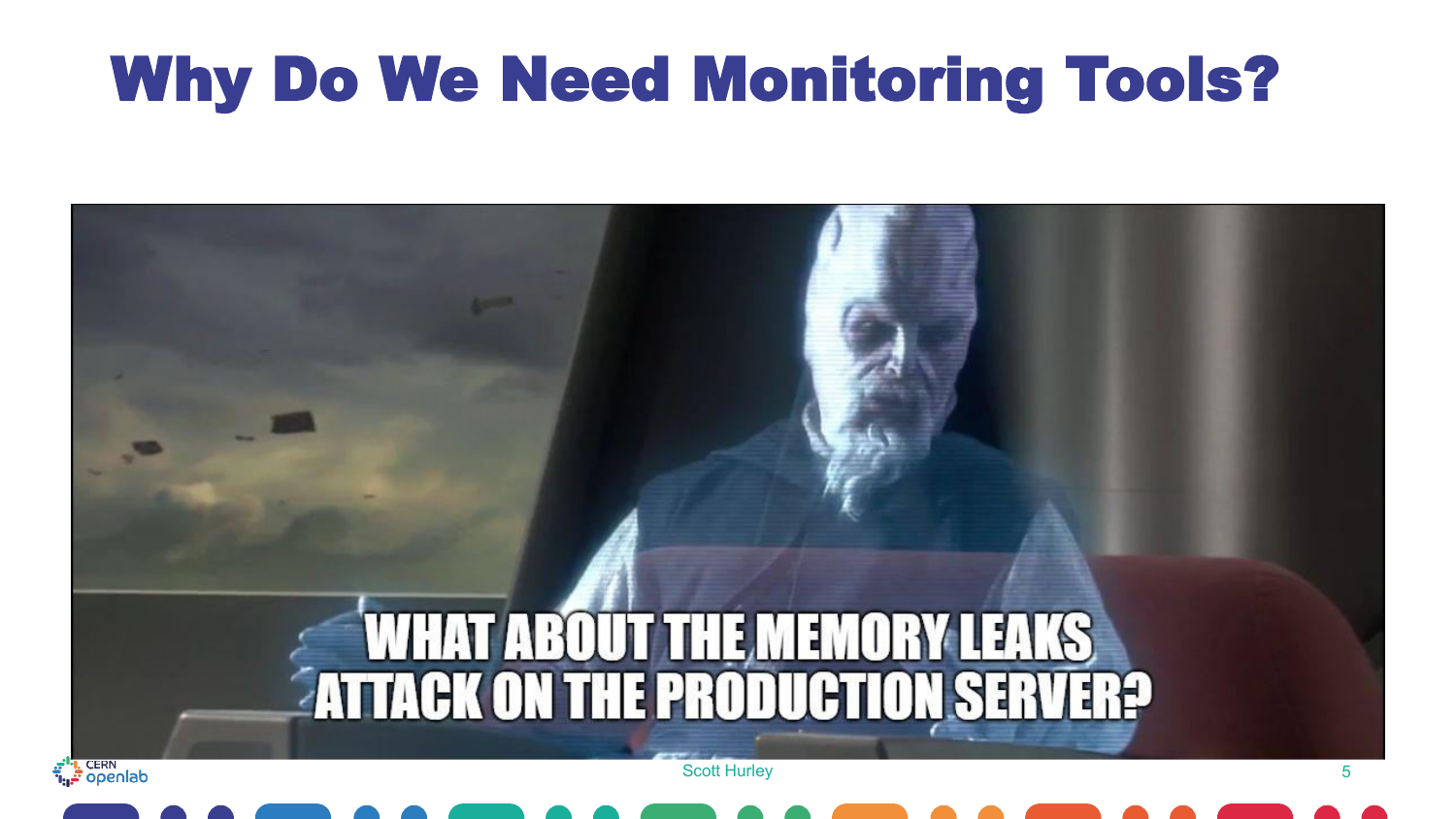#### Why Do We Need Monitoring Tools?

## **HE'S RIGHT. IIT'S A SYSTEM EANNOT AFFORD TO LOSE** Scott Hurley 6

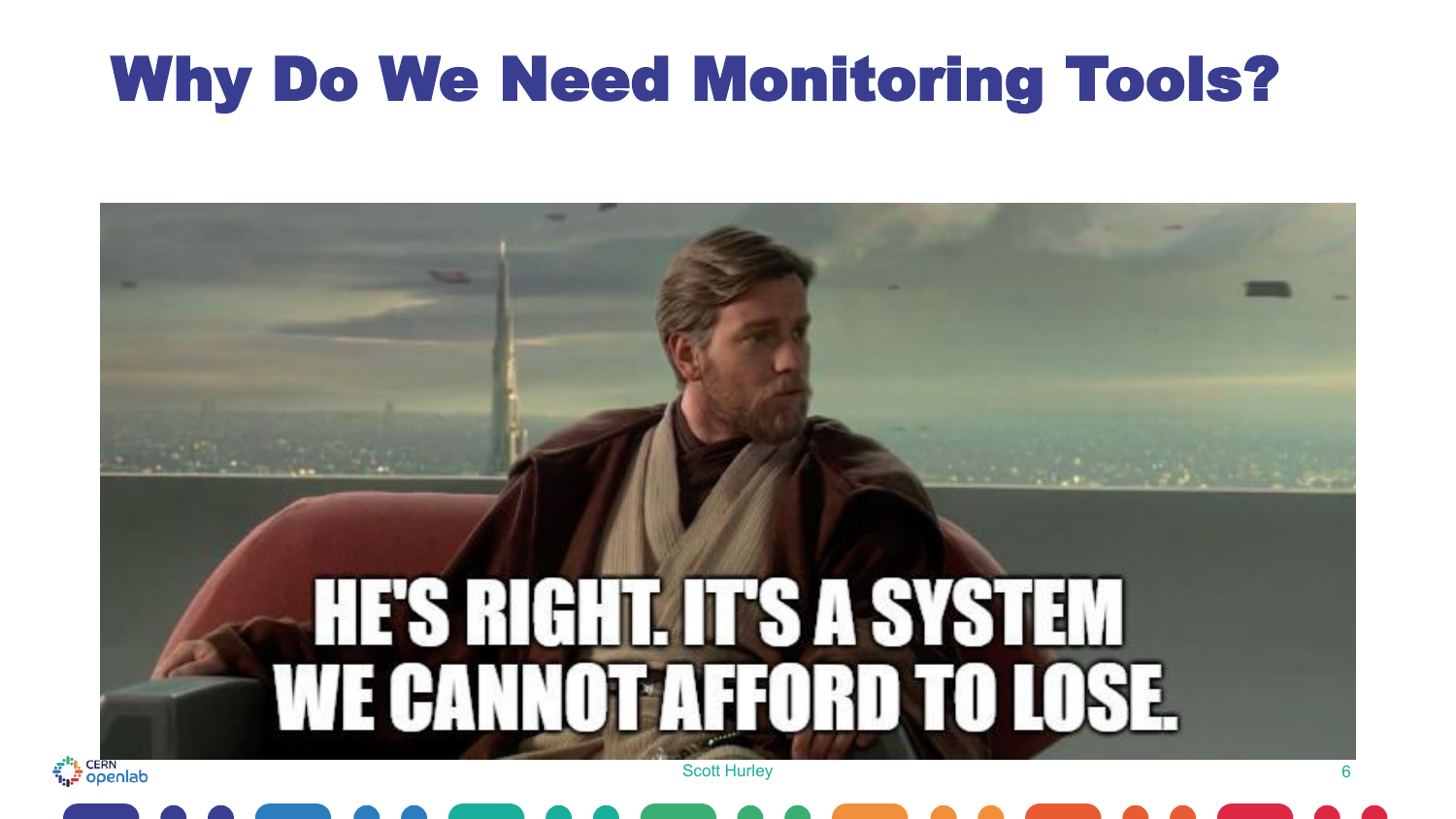#### Java Mission Control

JDK profiling and diagnostics tools platform Included by default since JDK 7 Main plug-ins are JMX and JFR Can install other plug ins - experimental Used exclusively through its UI Requires a commercial licence for remote monitoring

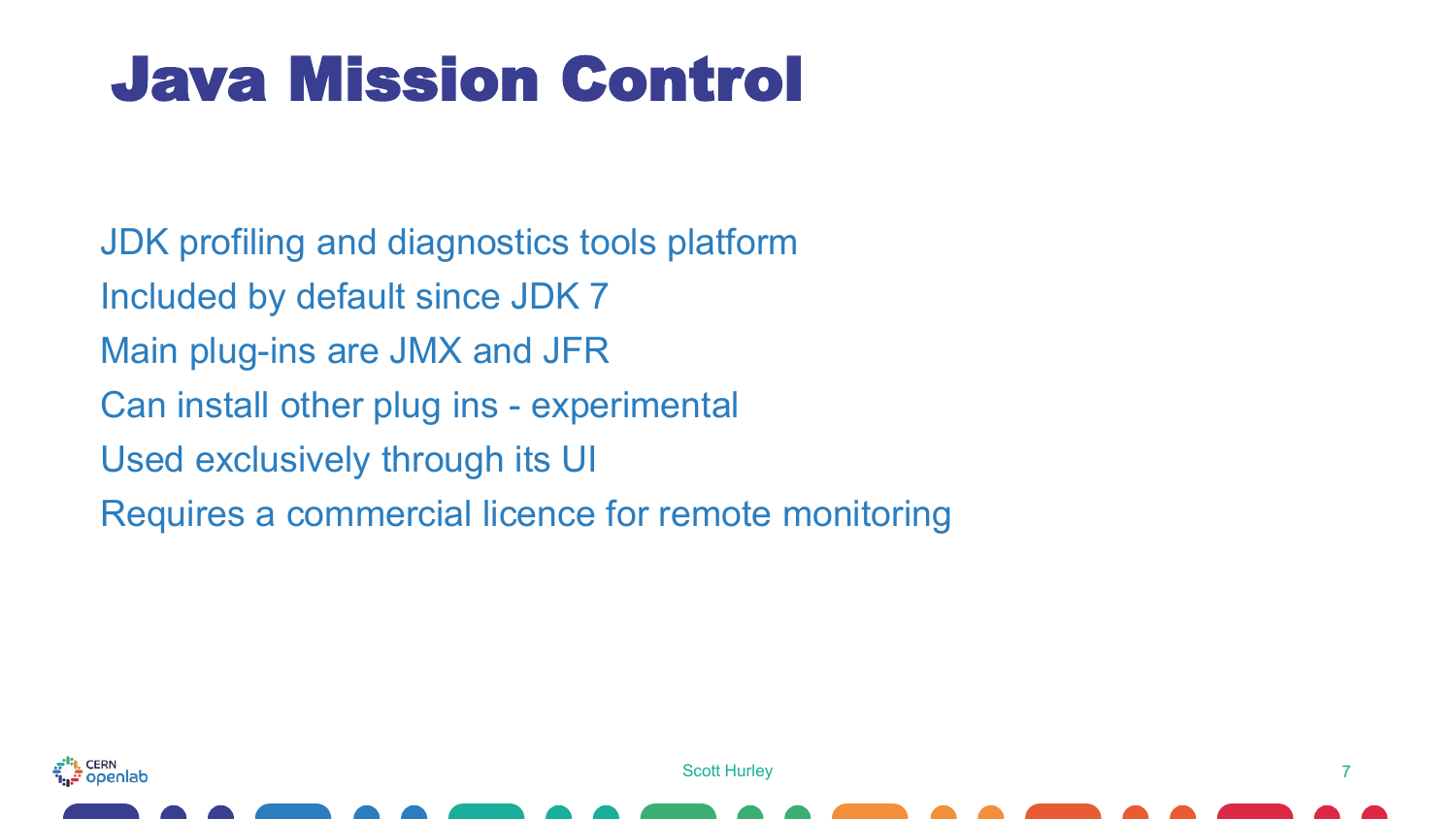#### JMC Features

JMX - Real-time monitoring Can connect to remote JVMs and execute diagnostic commands Tracked stats include CPU and memory usage JFR - Runtime data saved for later review Low performance overhead Tracked stats included GC pauses, time spent in methods Triggers - Actions set to occur when certain conditions are met e.g. send an email to the system administrator when too much memory is used by the JVM Used only through UI, not automatable

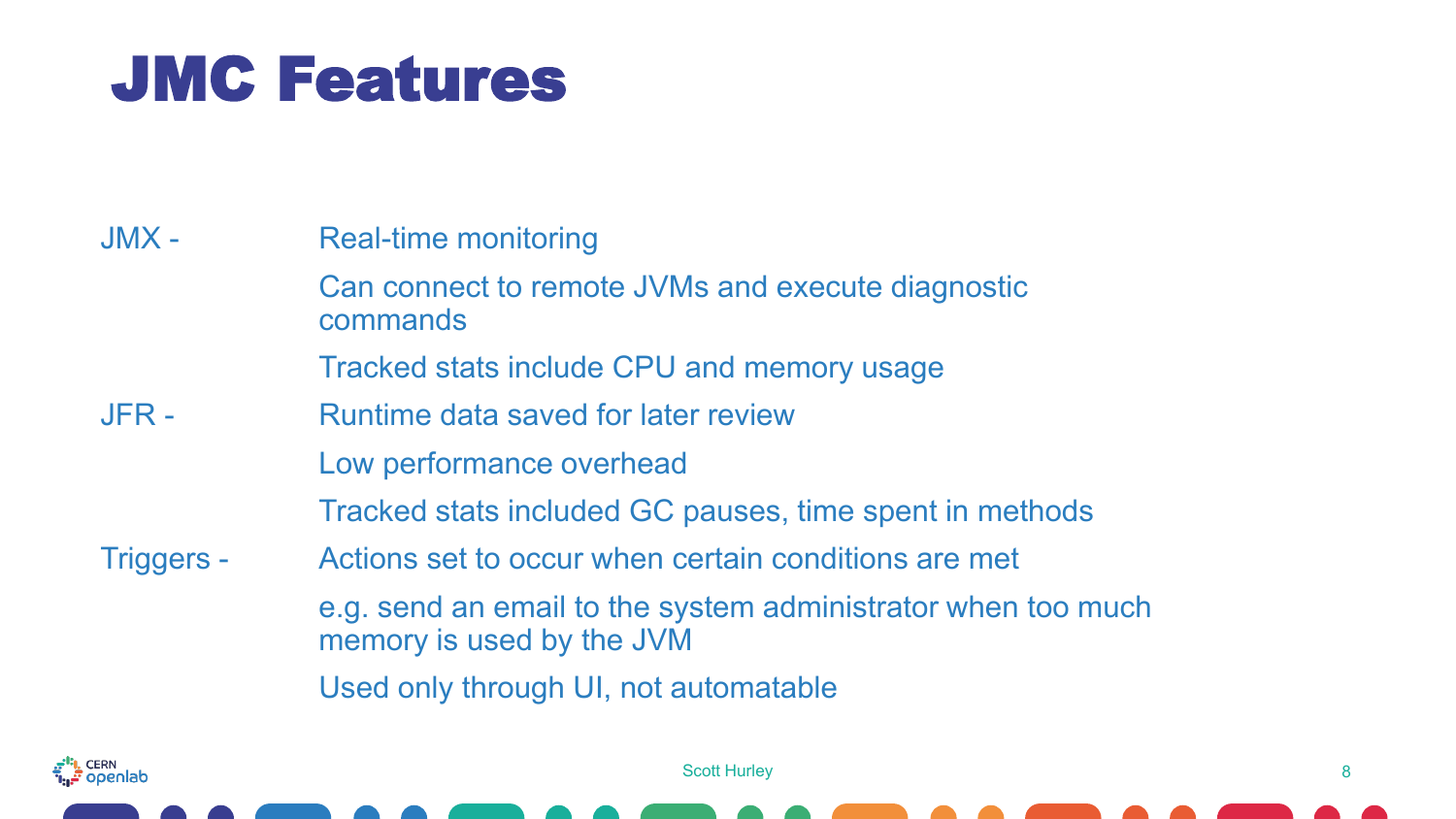#### JMC Pros & Cons

- Pros JMC UI is intuitive and informative Statistics provided by JMX and JFC are very useful for identifying issues JFR has low performance overhead Recordings are highly customisable Triggers are extremely powerful
- Cons JMC can only be used through its UI no plans to address this This means its actions cannot be automated by Puppet Especially unfortunate considering usefulness of triggers If the JVM being monitored becomes unresponsive, so does JMX If the monitored JVM exits unexpectedly, in-progress recordings will be lost

**CERN** i openlab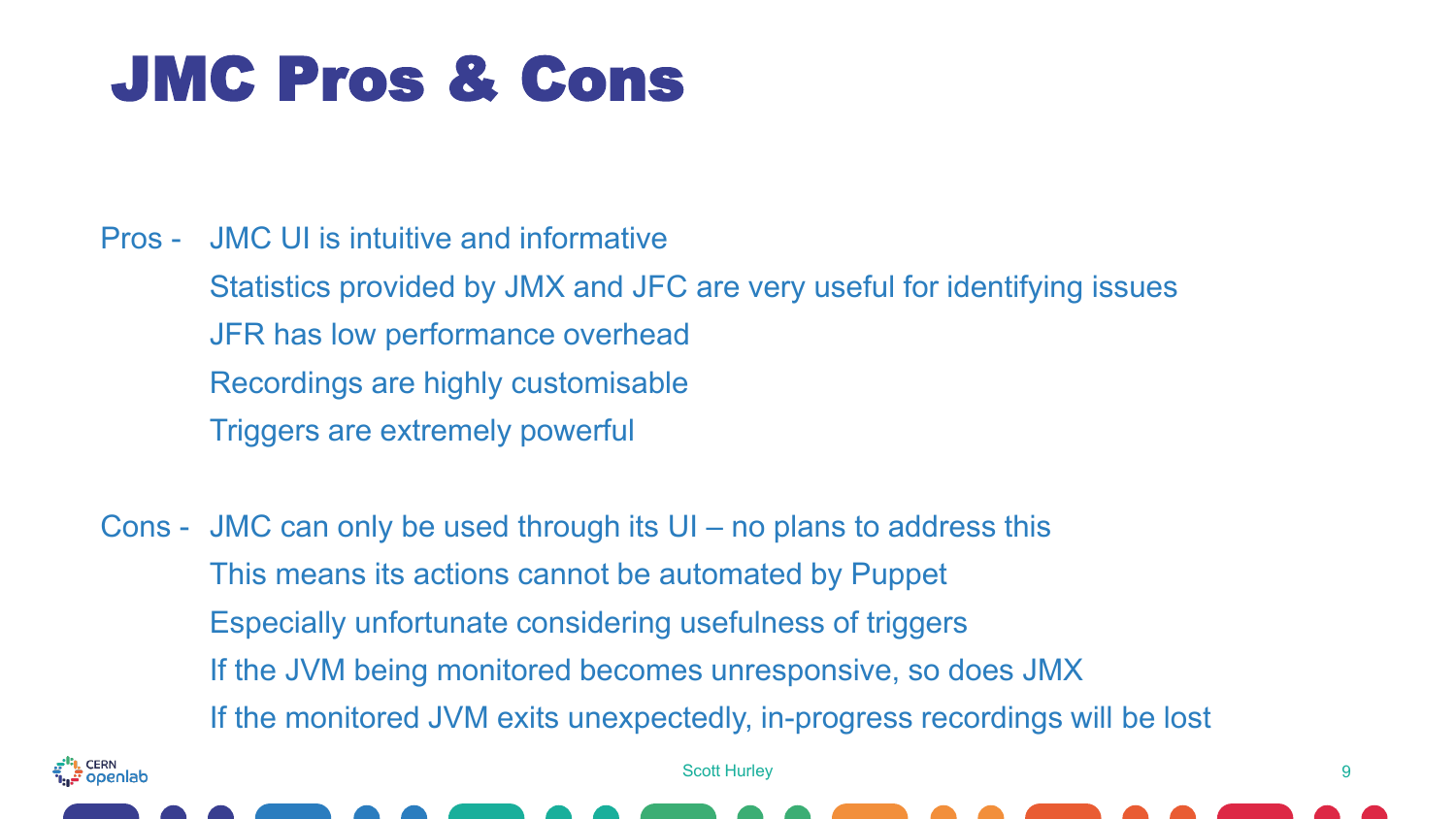#### What I've learned

How to use Spring and Maven How to deploy apps using tomcat How to write useful documentation I hate the weather here



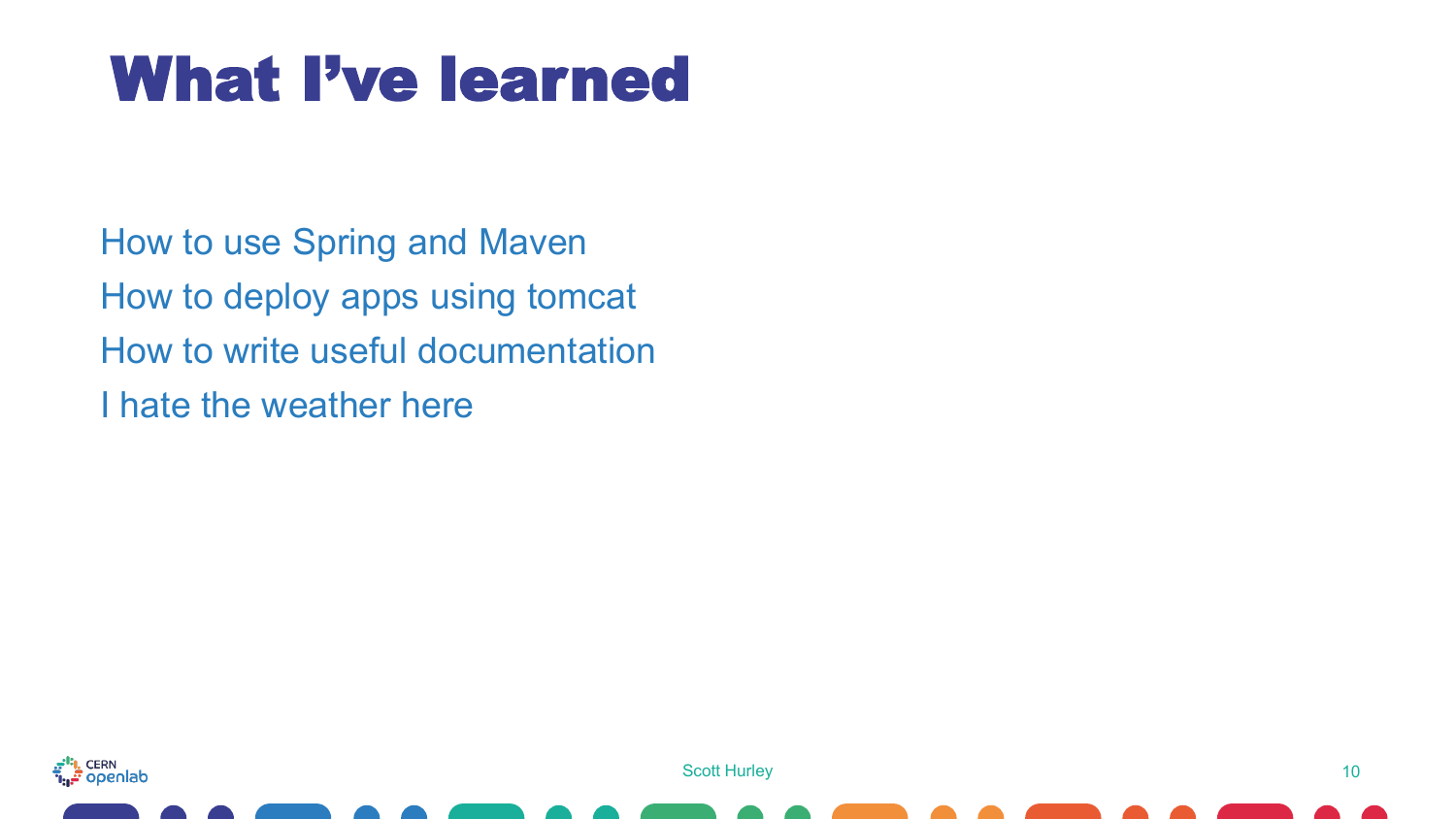#### Deliverables

Create a Java application to demonstrate common performance issues: [https://gitlab.cern.ch/db/java\\_perf\\_issues.git](https://gitlab.cern.ch/db/java_perf_issues.git)

Write documentation on how to install and use JMC and JFR: <https://twiki.cern.ch/twiki/bin/view/DB/Private/JavaMissionControl>

Report evaluating JMC and JFR



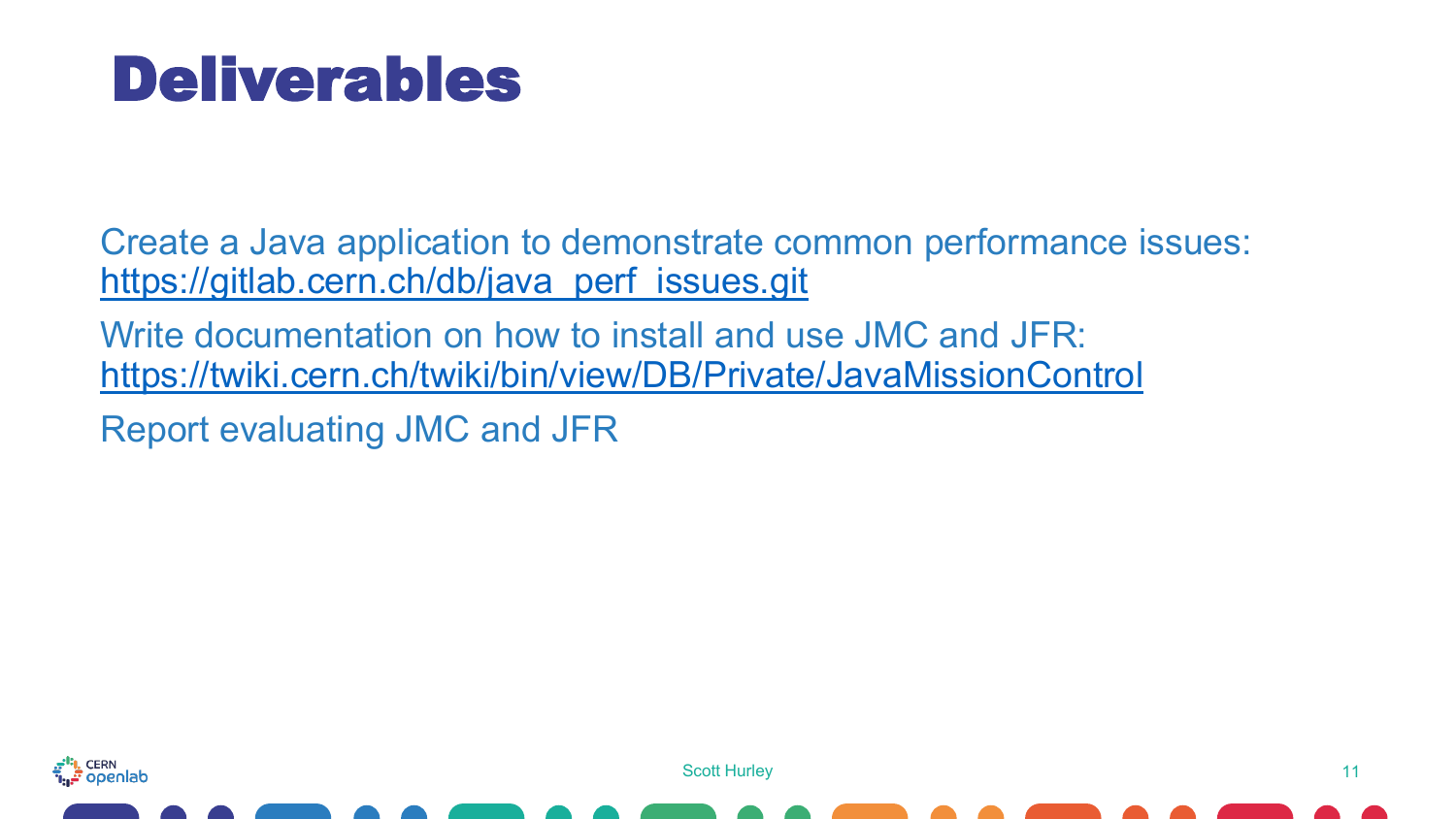Thanks to: CERN CERN openlab CERN openlab Summer Student program staff CERN summer students IT-DB-IMS team Luis Rodriguez Fernandez